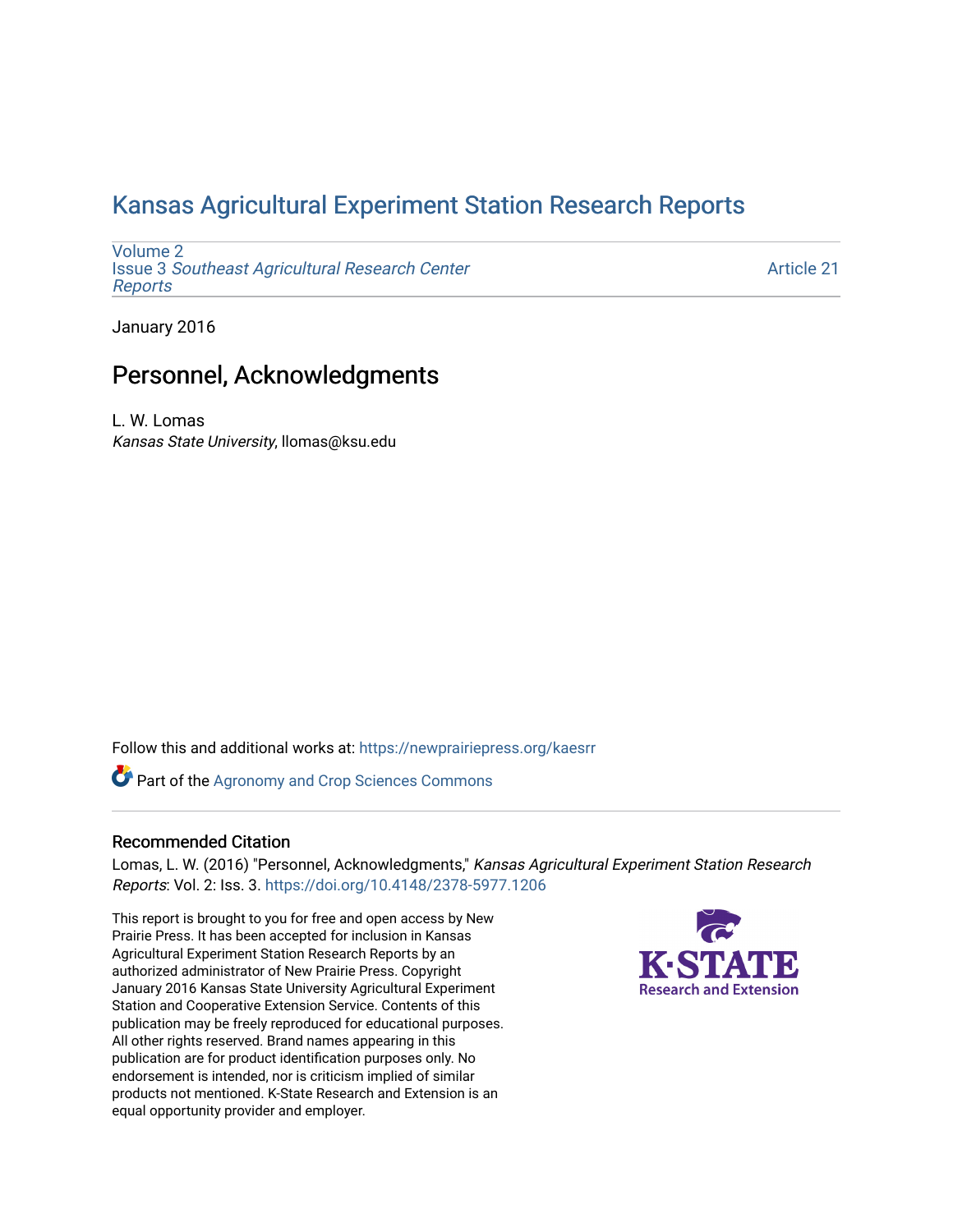### Personnel, Acknowledgments

#### Abstract

Research Center Personnel, Kansas State University Southeast Agricultural Research Center.

Acknowledgments: We thank the following individuals, organizations, and firms that contributed to this year's research programs through financial support, product donations, or services.

#### Creative Commons License



This work is licensed under a [Creative Commons Attribution 4.0 License](https://creativecommons.org/licenses/by/4.0/).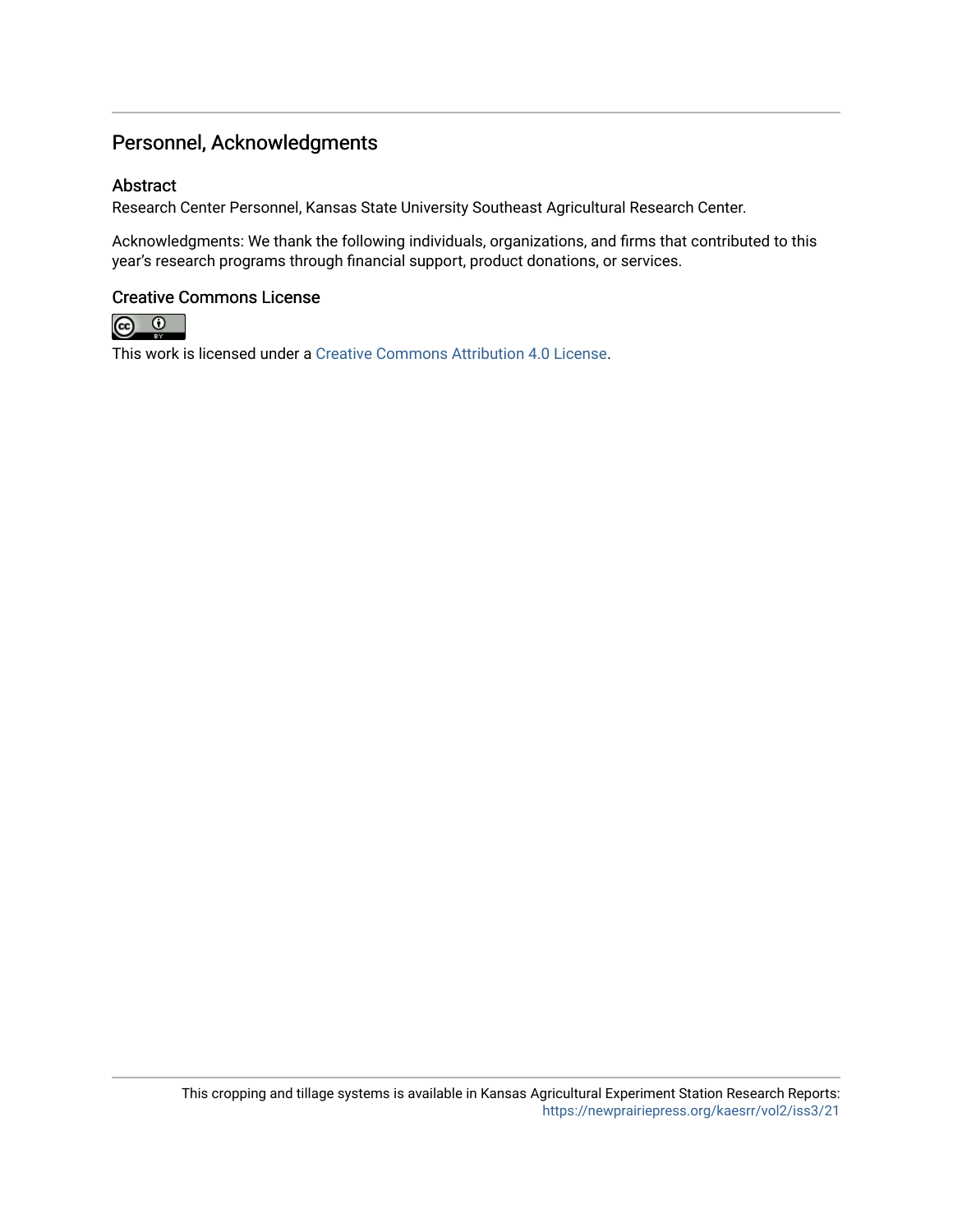

# 2016 SEARC Agricultural Research

# Research Center Personnel

Lyle Lomas, Research Center Head and Animal Scientist Larry Buffington, Custodial Specialist Jason Denton, Agricultural Technician Senior TaLana Erikson, Agricultural Technician Senior Terry Green, Research Technologist Adam Harris, Agricultural Technician Senior Marla Sexton, Accountant I

Gretchen Sassenrath, Crop Production Agronomist Garth Blackburn, Agricultural Technician Lonnie Mengarelli, Research Assistant

Joseph Moyer, Forage Agronomist Mike Cramer, Agricultural Technician Senior Larry Sale, Agricultural Technician

Daniel Sweeney, Soil and Water Management Agronomist Teague Harris, Agricultural Technician Senior David Kerley, Agricultural Technician Senior